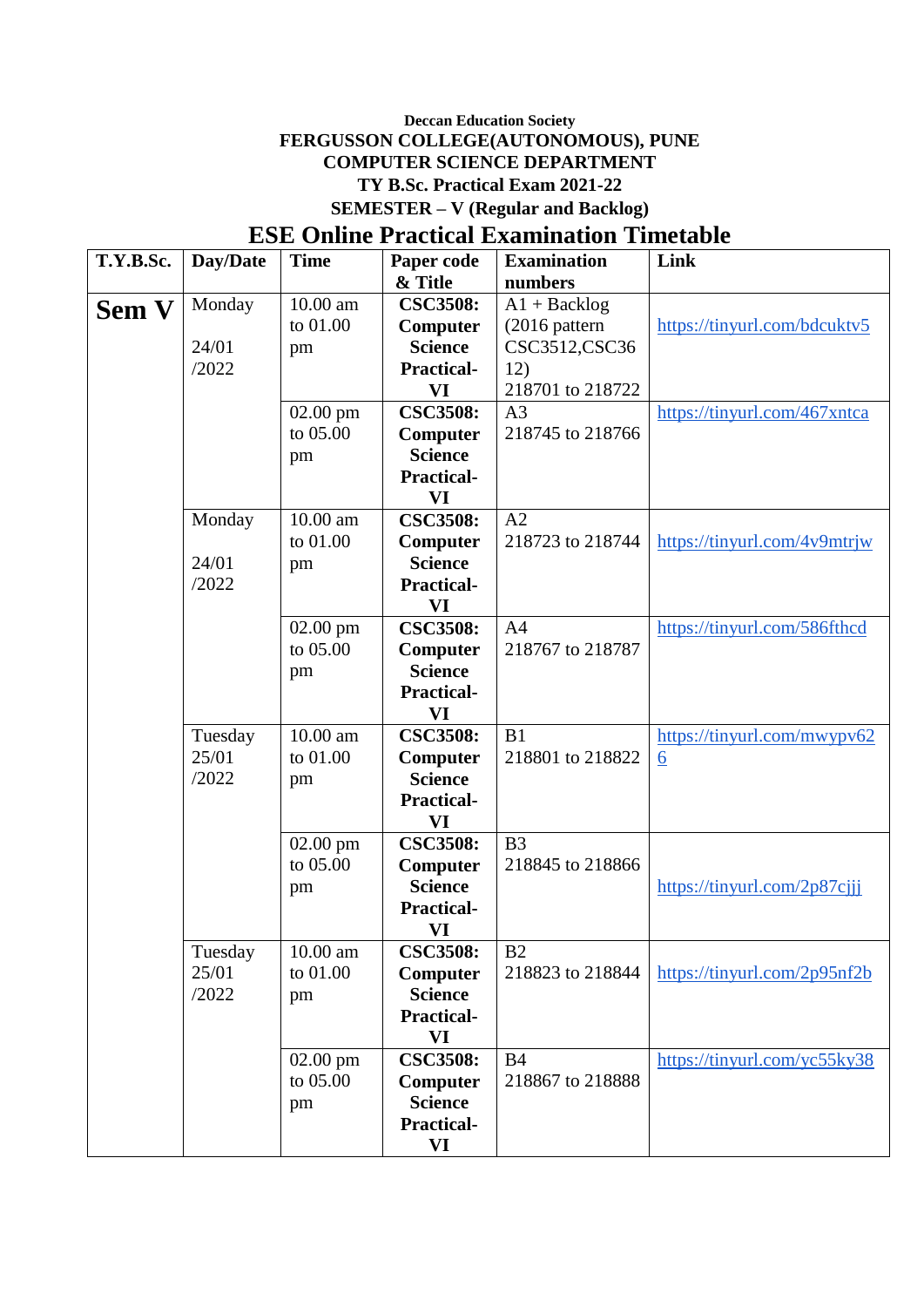## **Deccan Education Society FERGUSSON COLLEGE(AUTONOMOUS), PUNE COMPUTER SCIENCE DEPARTMENT TY B.Sc. Practical Exam 2021-22 SEMESTER – V (Regular and Backlog) ESE Online Practical Examination Timetable**

| T.Y.B.Sc.    | Day/Date | <b>Time</b>   | Paper code         | <b>Examinatio</b> | Link                         |
|--------------|----------|---------------|--------------------|-------------------|------------------------------|
|              |          |               | & Title            | n numbers         |                              |
| <b>Sem V</b> | Thursday | $10.00$ am to | <b>CSC3507:</b>    | A <sub>1</sub>    |                              |
|              |          | $01.00$ pm    | Computer           | 218701 to         | https://tinyurl.com/2p8er7dr |
|              | 27/01    |               | <b>Science</b>     | 218722            |                              |
|              | /2022    |               | <b>Practical-V</b> |                   |                              |
|              |          | $10.00$ am to | <b>CSC3507:</b>    | $A3 +$            | https://tinyurl.com/38cua93k |
|              |          | $01.00$ pm    | Computer           | <b>Backlog</b>    |                              |
|              |          |               | <b>Science</b>     | (2016)            |                              |
|              |          |               | <b>Practical-V</b> | pattern           |                              |
|              |          |               |                    | CSC3511,C         |                              |
|              |          |               |                    | SC3611)           |                              |
|              |          |               |                    | 218745 to         |                              |
|              |          |               |                    | 218766            |                              |
|              |          | $10.00$ am to | <b>CSC3507:</b>    | A2                | https://tinyurl.com/ym8trpwh |
|              |          | $01.00$ pm    | Computer           | 218723 to         |                              |
|              |          |               | <b>Science</b>     | 218744            |                              |
|              |          |               | <b>Practical-V</b> |                   |                              |
|              |          | $02.00$ pm    | <b>CSC3507:</b>    | A <sub>4</sub>    | https://tinyurl.com/2p9dsjfr |
|              |          | to 05.00      | Computer           | 218767 to         |                              |
|              |          | pm            | <b>Science</b>     | 218787            |                              |
|              |          |               | <b>Practical-V</b> |                   |                              |
|              |          | 02.00 pm      | <b>CSC3507:</b>    | B <sub>3</sub>    | https://tinyurl.com/mrxzkxku |
|              |          | to 05.00      | Computer           | 218845 to         |                              |
|              |          | pm            | <b>Science</b>     | 218866            |                              |
|              |          |               | <b>Practical-V</b> |                   |                              |
|              | Friday   | $10.00$ am to | <b>CSC3507:</b>    | B1                | https://tinyurl.com/2p9b8m2v |
|              |          | $01.00$ pm    | Computer           | 218801 to         |                              |
|              | 28/01    |               | <b>Science</b>     | 218822            |                              |
|              | /2022    |               | <b>Practical-V</b> |                   |                              |
|              | Friday   | $10.00$ am to | <b>CSC3507:</b>    | B2                |                              |
|              |          | $01.00$ pm    | Computer           | 218823 to         |                              |
|              | 28/01    |               | <b>Science</b>     | 218844            | https://tinyurl.com/2p988tm7 |
|              | /2022    |               | <b>Practical-V</b> |                   |                              |
|              |          | $02.00$ pm    | <b>CSC3507:</b>    | <b>B4</b>         | https://tinyurl.com/bdfahfe9 |
|              |          | to 05.00      | Computer           | 218867 to         |                              |
|              |          | pm            | <b>Science</b>     | 218888            |                              |
|              |          |               | <b>Practical-V</b> |                   |                              |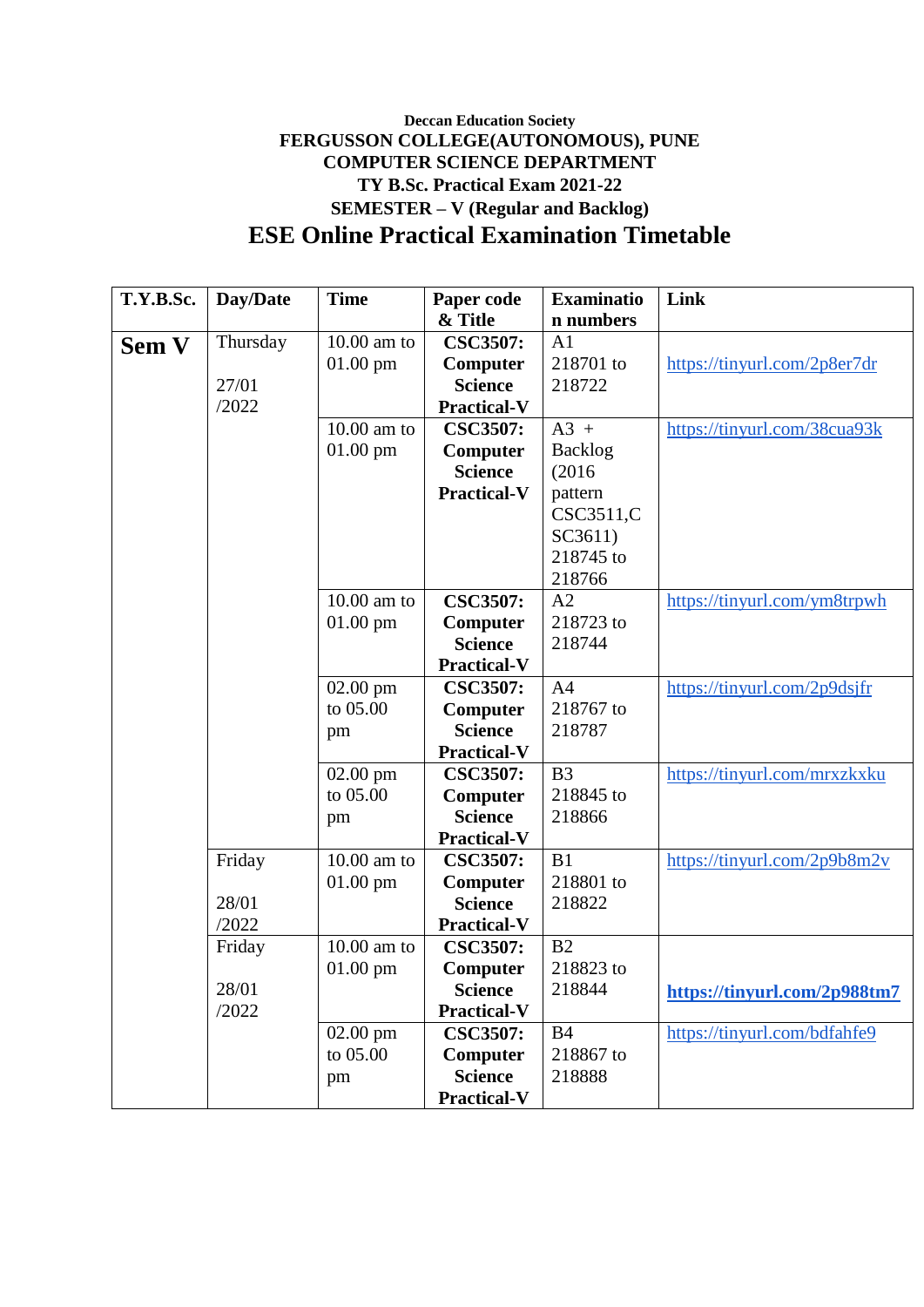## **Deccan Education Society FERGUSSON COLLEGE(AUTONOMOUS), PUNE COMPUTER SCIENCE DEPARTMENT TY B.Sc. Practical Exam 2021-22 SEMESTER – V (Regular and Backlog) ESE Online Practical Examination Timetable**

| T.Y.B.Sc.    | Day /Date       | <b>Time</b> | Paper code                   | <b>Examination</b> | Link                         |
|--------------|-----------------|-------------|------------------------------|--------------------|------------------------------|
|              |                 |             | & Title                      | numbers            |                              |
|              |                 |             |                              | (Group)            |                              |
|              |                 | 10.00 am    | <b>CSC3509:</b>              | AG01 to AG         |                              |
|              |                 | to 01.00    | Computer                     | 06                 | https://tinyurl.com/2p8zuwha |
|              |                 | pm          | <b>Science</b>               |                    |                              |
|              |                 |             | Project-I<br><b>CSC3509:</b> |                    |                              |
|              |                 | 10.00 am    | Computer                     | AG07 to            |                              |
|              |                 | to 01.00    | <b>Science</b>               | AG12               | https://tinyurl.com/mrykrrft |
|              |                 | pm          | Project-I                    |                    |                              |
|              |                 | 10.00 am    | <b>CSC3509:</b>              | AG13 to            |                              |
|              |                 | to 01.00    | Computer                     | $AG18 +$           | https://tinyurl.com/54kfxb25 |
|              |                 |             | <b>Science</b>               | Backlog            |                              |
| <b>Sem V</b> | <b>Saturday</b> | pm          | Project-I                    | (2016 Pattern      |                              |
|              |                 |             |                              | CSC3513,CS         |                              |
|              | 29/01           |             |                              | C3613)             |                              |
|              | /2022           |             |                              |                    |                              |
|              |                 | 10.00 am    | <b>CSC3509:</b>              | AG19 to            |                              |
|              |                 | to 01.00    | Computer                     | AG24               | https://tinyurl.com/2p86mzd8 |
|              |                 | pm          | <b>Science</b>               |                    |                              |
|              |                 |             | Project-I                    |                    |                              |
|              |                 | 10.00 am    | <b>CSC3509:</b>              | AG25 to            |                              |
|              |                 | to 01.00    | Computer<br><b>Science</b>   | AG30               | https://tinyurl.com/39zt2wzc |
|              |                 | pm          | Project-I                    |                    |                              |
|              |                 | $10.00$ am  | <b>CSC3509:</b>              | BG01 to            |                              |
|              |                 | to 01.00    | Computer                     | <b>BG06</b>        | https://tinyurl.com/39n4tyz2 |
|              |                 |             | <b>Science</b>               |                    |                              |
|              |                 | pm          | Project-I                    |                    |                              |
|              |                 | $10.00$ am  | <b>CSC3509:</b>              | BG07 to            |                              |
|              |                 | to 01.00    | Computer                     | <b>BG12</b>        | https://tinyurl.com/2p94ad7n |
|              |                 | pm          | <b>Science</b>               |                    |                              |
|              |                 | 10.00 am    | Project-I<br><b>CSC3509:</b> | BG13 to            |                              |
|              |                 |             | Computer                     | <b>BG18</b>        | https://tinyurl.com/4hhcx2zt |
|              |                 | to 01.00    | <b>Science</b>               |                    |                              |
|              |                 | pm          | Project-I                    |                    |                              |
|              |                 | 10.00 am    | <b>CSC3509:</b>              | BG19 to            |                              |
|              |                 | to 01.00    | Computer                     | <b>BG24</b>        | https://tinyurl.com/mv6wj8j4 |
|              |                 | pm          | <b>Science</b>               |                    |                              |
|              |                 |             | Project-I                    |                    |                              |
|              |                 | 10.00 am    | <b>CSC3509:</b>              | BG25 to            |                              |
|              |                 | to 01.00    | Computer<br><b>Science</b>   | <b>BG30</b>        | https://tinyurl.com/ymydtvzj |
|              |                 | pm          | Project-I                    |                    |                              |
|              |                 |             |                              |                    |                              |